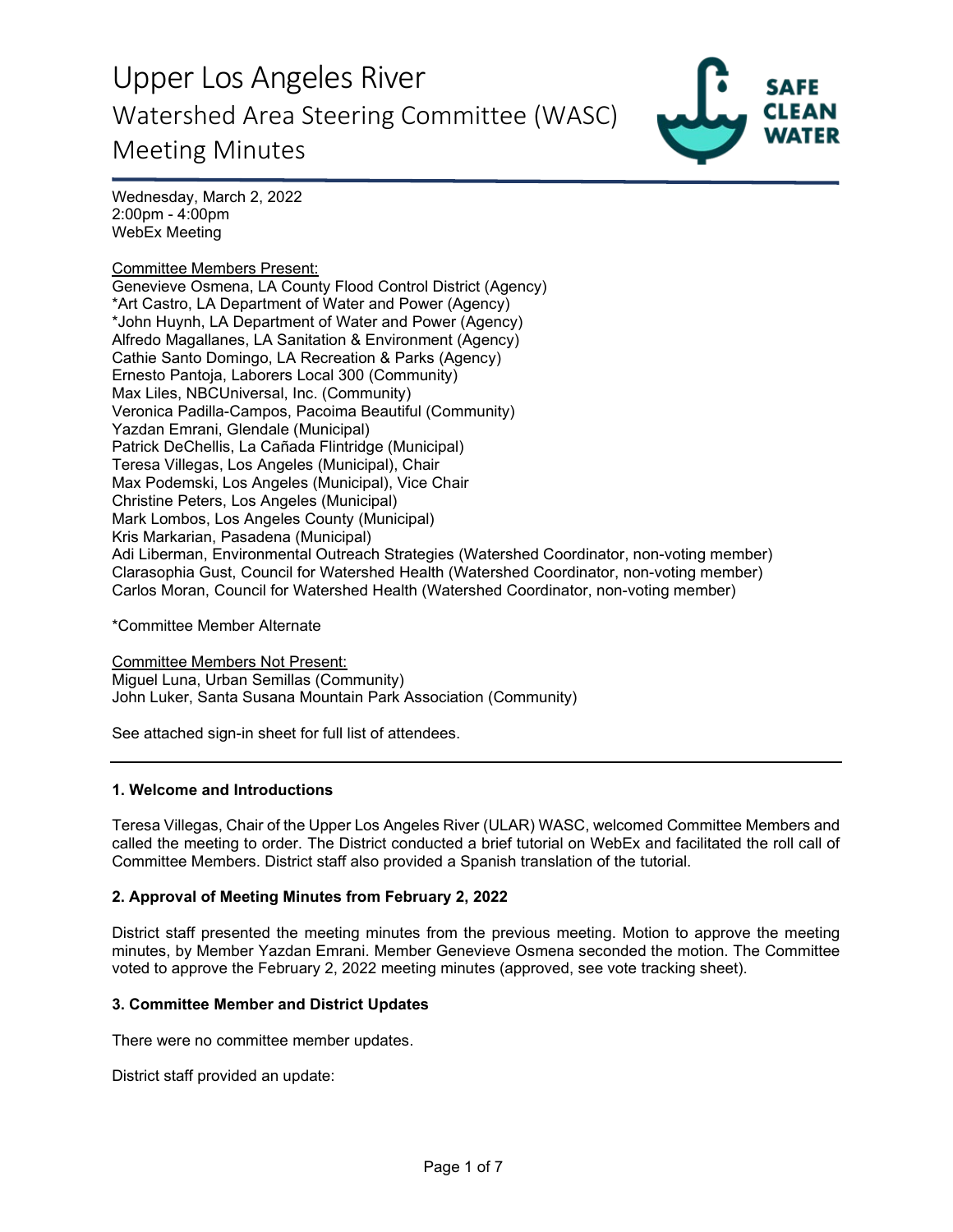

- On February 8, 2022, the Board of Supervisors voted to continue meeting virtually, acting under the authority of Assembly Bill 361 which authorizes public committees to meet without complying with all the teleconferencing requirements of the Brown Act when the situation warrants it. The Board is reviewing every 30 days and will act to cover all the commissions and committees under their authority.
- The District is continuing to process Fund Transfer Agreements for projects approved in Round 2 of the Stormwater Investment Plan (SIP).
- Quarter 3 Quarterly Reports are due May 15, which should capture all expenditures through March. This applies for projects approved in Round 2 of the SIP (Fiscal Year (FY) 2021-2022).
- Under the Municipal Program, Annual Plans are due April 1 to the Safe, Clean Water Program (SCWP). Annual Plans are required to receive the Municipal Program revenue. The District intends to add functionality to the existing reporting module to streamline the Annual Plan process. A webinar is planned for March 7 from 1:30pm to 3:00pm. The webinar is available here: <https://safecleanwaterla.org/municipalities/>
- Public Review for the Safe Clean Water Program Guidance is now available on the website. The 30-day public review period is from February 16 to March 17. Details on how to provide comments were sent via email.
- It is important for the WASC and the work of the Regional Program to remain transparent and fair. These principles are built into the SCWP and are represented by the ex parte disclosures on each agenda. WASC members whose job connects them to specific projects should ask colleagues or consultants to attend WASC meetings to share about or advocate for those projects during SIP deliberations and should avoid using their position as WASC members to advocate for projects from their home entities. Not all projects are connected to a WASC member's outside job, and those that aren't must advocate for their inclusion during the managed opportunities (the application itself, presentation(s), questions from the WASC, and the public comment period). Ensuring that each project gets treated fairly during discussion and voting agenda items and that all proponents have equal access to engage the WASC discussion needs to be part of how the WASC manages itself.
- Reminder that the intent of the SCWP is to ensure project completion so that benefits claimed can be realized. Partial funding in phases without secure funds and a clear pathway to completion is highly discouraged. Whether it be structured accordingly with the initial request or a consideration by the WASC during the SIP development, the messaging will be that if the WASC decides to consider partial funding in phases such that future phases are dependent on subsequent SCWP funding requests, the WASC must consider and anticipate the future costs during SIP deliberation even if it is not formally earmarked or shown in the projections for planning purposes.

## **4. Watershed Coordinator Updates**

Watershed Coordinators Clarasophia Gust, Adi Liberman, and Carlos Moran provided an update on watershed coordinator activities (refer to Watershed Coordinators Presentation). Each watershed coordinator provided a quarterly report, available on the SCWP website.

Member Veronica Padilla-Campos requested clarification about the number of attendees at the Creating Sustainable Communities Event on February 26. Watershed Coordinator Moran clarified that 300 people attended the event.

Member Padilla-Campos said Pacoima Beautiful and KDI had reached out to Watershed Coordinators Gust and Moran and received a fast response from them, acknowledging the value the watershed coordinators bring to the WASC.

## **5. Ex Parte Communication Disclosures**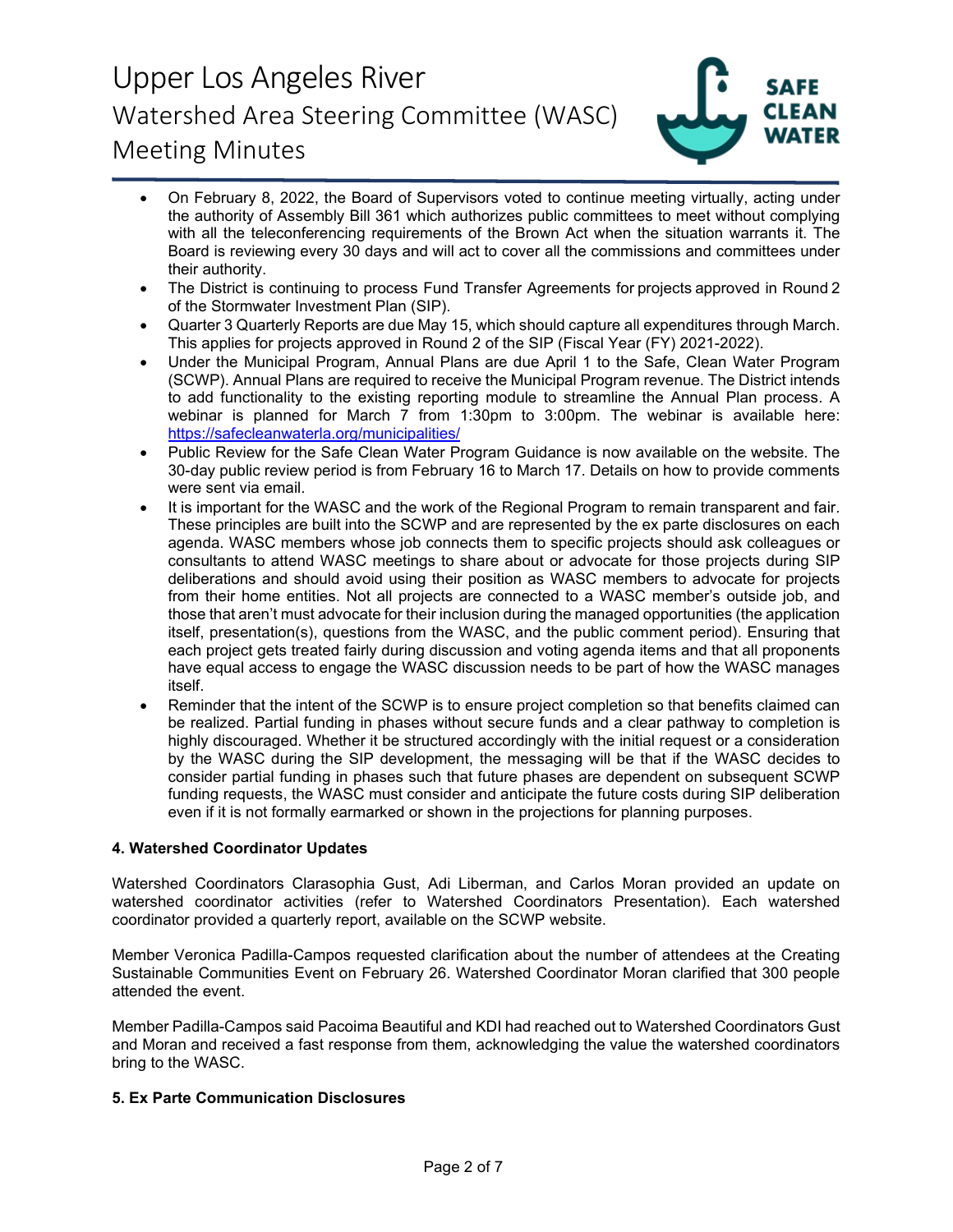

Chair Villegas received emails from Dr. Shahriar Eftekharzadeh regarding the North Hollywood Stormwater Capture Project.

## **6. Public Comment Period**

District staff will compile all public comment cards received and include them in the meeting minutes that will be uploaded to the SCWP website as "Meeting Minutes Attachment". During the meeting, District staff will share on the screen those public comment cards that were received prior to the deadline of at least 5:00pm the day prior to the meeting.

Bob Blumenfield (Los Angeles City Council) presented a public comment card in support for the City of Los Angeles Sanitation and Environment (LASAN)'s proposed LA River Green Infrastructure Project for funding consideration.

District staff presented public comment cards from Rolo Bernal and Lionel Mares, both of which expressed support for the LASAN's proposed LA River Green Infrastructure Project.

David Bower (Bower Law Group PC) presented a public comment card on behalf of SEITec regarding the North Hollywood Stormwater Capture Project.

Dr. Shahriar Eftekharzadeh (SEITec) presented a public comment card seeking justification from the Los Angeles Department of Water and Power and LASAN for their opposition to the North Hollywood Stormwater Capture Project.

## **7. Presentations and Discussion Items:**

#### **a) Selection of the Upper Los Angeles River Watershed Coordinators for the next term**

Watershed Coordinators were excused from the meeting for Agenda Item 7.a.

District Staff reminded the WASC that the duration of the watershed coordinator contracts is one year, with the option to extend yearly for up to three years, and then month-to-month, for a total of 54 months. The current watershed coordinators renewal date is approaching. If the WASC does not want to continue the contract, then the WASC will go back to the list to select watershed coordinators for the next term. District Staff also recommended that a public comment period follow the WASC discussion, prior to voting for the watershed coordinator contracts.

Committee members expressed satisfaction with the current watershed coordinators and recommended renewing the watershed coordinator contracts.

Member Padilla-Campos noted seeing a lot of community events with Watershed Coordinator Gust and Watershed Coordinator Moran and believes this can continue amongst all three of the watershed coordinators upon contract renewal.

Member Mark Lombos believes that the watershed coordinators have gained momentum in creating relationships with municipalities for the SCWP.

District Staff opened a public comment period for the reselection of the watershed coordinators.

## **8. Public Comment Period (moved up on the Agenda)**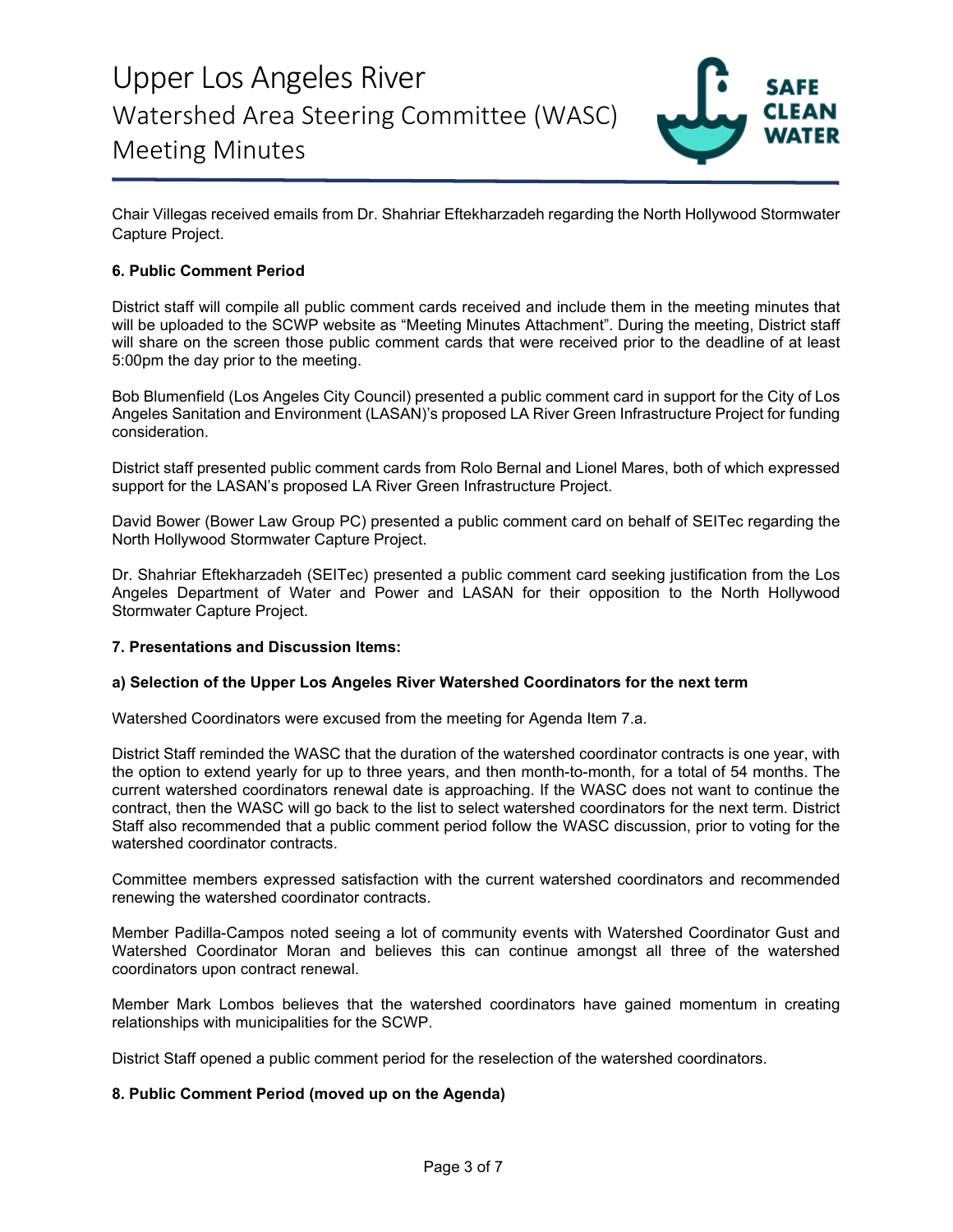

The Chair requested Agenda Item 8 be held prior to the Voting Item, which has also been advanced in the agenda.

There were no public comments.

## **9. Voting Items (moved up on the Agenda)**

The District initiated Agenda Item 9 prior to continuing with the Discussion Items. Motion to approve the reselection of the ULAR watershed coordinators for next term, Adi Liberman, Clarasophia Gust, and Carlos Moran, by Chair Villegas. Member DeChellis seconded the motion. The Committee voted to approve the reselection of the current ULAR watershed coordinators (approved, see vote tracking sheet).

Watershed coordinators were invited to return to the meeting at this time. Chair Villegas notified the watershed coordinators of the approval of the vote.

#### **7. Presentations and Discussion Items: (continued)**

#### **b) Regional Program Quarterly Reporting Summary**

#### **i. Quarter 3 (January – March 2021) and Quarter 4 (April – June 2021) (Reports Summary)**

Chair Villegas asked if there were any notable projects in the quarterly report which the WASC should review. District Staff shared that project proponents need to present their quarterly report if there have been any modifications to scope, exhibits, schedule, etc., that would impact project funding. The WASC should review the flags to determine whether they would like to rearrange funds for the SIP tool.

Chair Villegas reminded WASC members to review the meeting agenda and attached meeting materials prior to the meetings.

#### **c) Upper Los Angeles River Project Prioritization and Selection Discussion for populating the Fiscal Year 2022-23 Stormwater Investment Plan (SCW Portal & Summary of Resources)**

Chair Villegas noted that the District received preliminary project ratings from 14 of the 17 WASC members.

District staff reminded the WASC that this is not a voting item and is subject to change; the preliminary rankings are a resource to help the WASC streamline discussion for SIP decisions.

The WASC has received the Southern California Coastal Water Research Project (SCCWRP) reviews of all but one of the scientific studies. These are posted on the SCWP website and the missing one will be added later. The SCCWRP review should be considered as part of the WASC's funding deliberations. District staff noted that WASC members may submit a different preliminary ranking of projects after reviewing the SCCWRP analyses.

District staff presented the "FY20-21 and FY21-22 Future Funding Test actuals" funding scenario in the FY22-23 ULAR SIP Tool. This scenario shows the breakdown of future funding from three projects that were approved in previous SIPs: David M. Gonzales Recreation Center Stormwater Capture Project (approved in FY21-22 SIP), Valley Plaza Park Stormwater Capture Project (approved in FY21-22 SIP), and Active Transportation Rail to River Corridor Project - Segment A (approved in FY20-21 SIP). District staff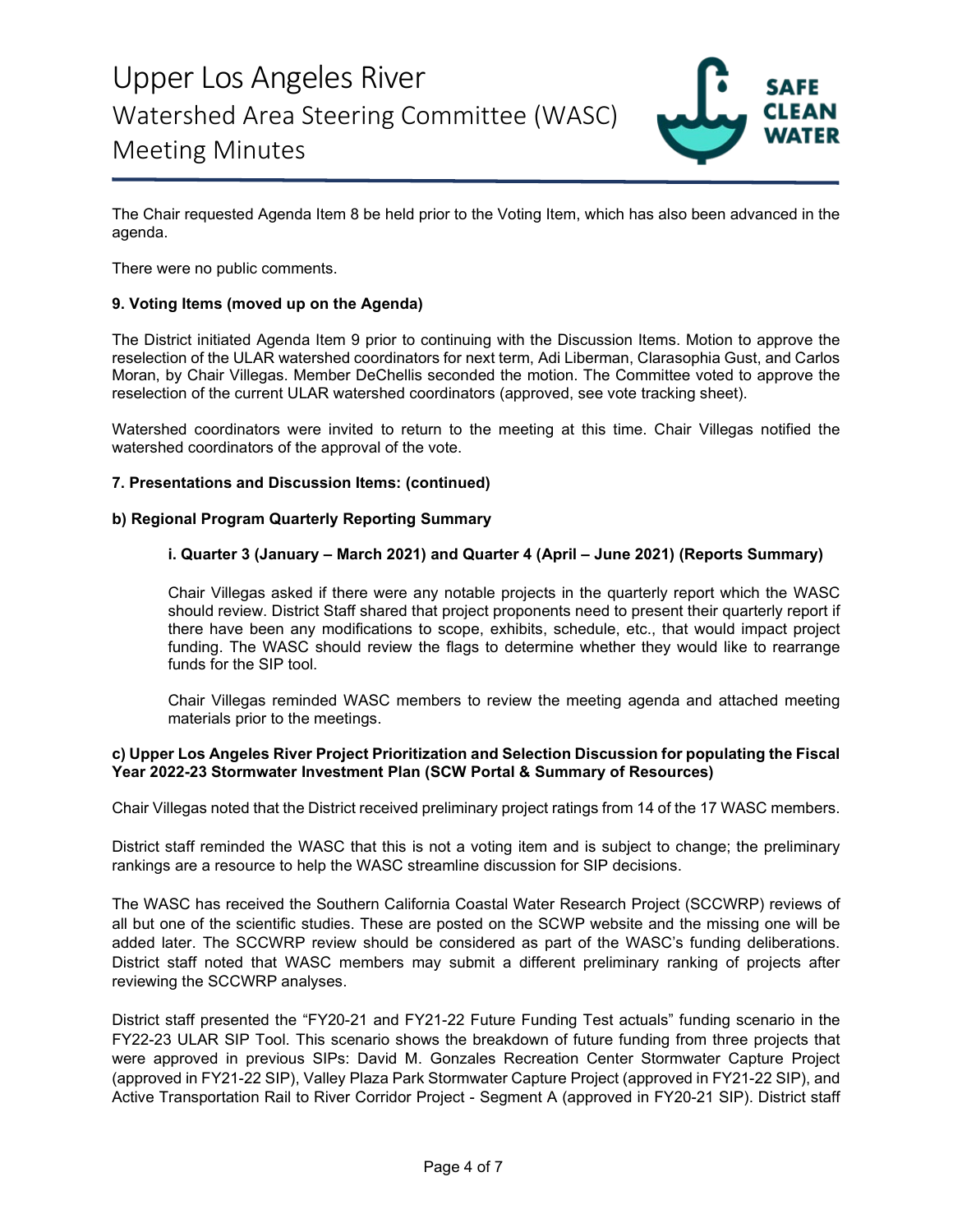

have reached out to the proponents for David M. Gonzales Recreation Center and Valley Plaza Park Stormwater Capture Projects to ascertain the specific funding amounts they will request for FY26-27 out of the future funding amount approved. District staff also reached out to the proponent for the Active Transportation Rail to River Corridor Project - Segment A to ascertain the specific funding amounts they will request for FY25-26 and FY26-27 out of the future funding amount approved. These amounts should be reviewed by the WASC to determine whether the requested amount should be fully funded or partially funded in that program year. Project proponent for the Metro Orange Line Water Infiltration and Quality Project still need to provide their specific funding needs for FY26-27. The Victory ES – DROPS project is no longer applying for SCWP funding.

District staff presented the "FY20-21 and FY21-22 Future Funding Test" funding scenario in the FY22-23 ULAR SIP Tool. This scenario includes the "FY20-21 and FY21-22 Future Funding Test actuals" scenario plus the anticipated future funding requests for two projects (Altadena-Lake Avenue Green Improvement and Westmont-Vermont Avenue Green Improvement) that were approved in the previous FY21-22 SIP for design funding only. These projects are expected to apply to the SCWP for construction funding in future years. The District has received updates from the project proponents on what the estimated construction funding requests might be for FY24-25, FY25-26, FY26-27, etc. The construction funding should be considered in the current SIP; the anticipated amounts are shown on the SIP for the WASC's consideration. District staff invited discussion from the WASC on running potential scenarios using the SIP tool.

Chair Villegas clarified that the WASC are considering two types of projects for the SIP. The first involves projects that may exceed the 5-year term and need to determine what to do after 5 years, which is considered as "Future Funding". The second type involves projects that were approved for design funding only and may return to request more funding from the WASC in the future, which includes the Altadena-Lake Avenue and Westmont-Vermont Avenue Green Improvement projects.

District staff confirmed that the Altadena-Lake Avenue and Westmont-Vermont Avenue Green Improvement project proponents would have to submit a new application to apply for construction funding, whereas David M. Gonzales Recreation Center and Valley Plaza Park Stormwater Capture and Active Transportation Rail to River Corridor Project - Segment A (approved in FY20-21 SIP) project proponents would not have to submit a new application since they were already approved for construction and O&M funding.

Watershed Coordinator Gust noted that the previously awarded TRP projects are not shown in the SIP tool for potential IP funding. District Staff added that their exclusion is something the WASC should be mindful of when distributing funds and planning the SIP.

Watershed Coordinator Gust reminded the committee that a watershed coordinator role is to find funds to leverage and offered to work with project proponents to help offset their funding requests.

District staff presented the "FY20-21 and FY21-22 Future Funding Test actuals" funding scenario, but temporarily excluded all FY22-23 projects to show the amount of funds available for the current funding year. This scenario does not include the anticipated construction funding, as described above.

Chair Villegas asked District staff to provide more information about the allotted budget for this fiscal year, as provided in the "Stormwater Investment Plan Preview" section of the SIP tool. Row A shows the amount of funds that were collected from the Measure W tax for the ULAR WASC. Row B shows the amount of funds that the WASC holds in the current fiscal year (Row A plus remaining funds from previous fiscal year).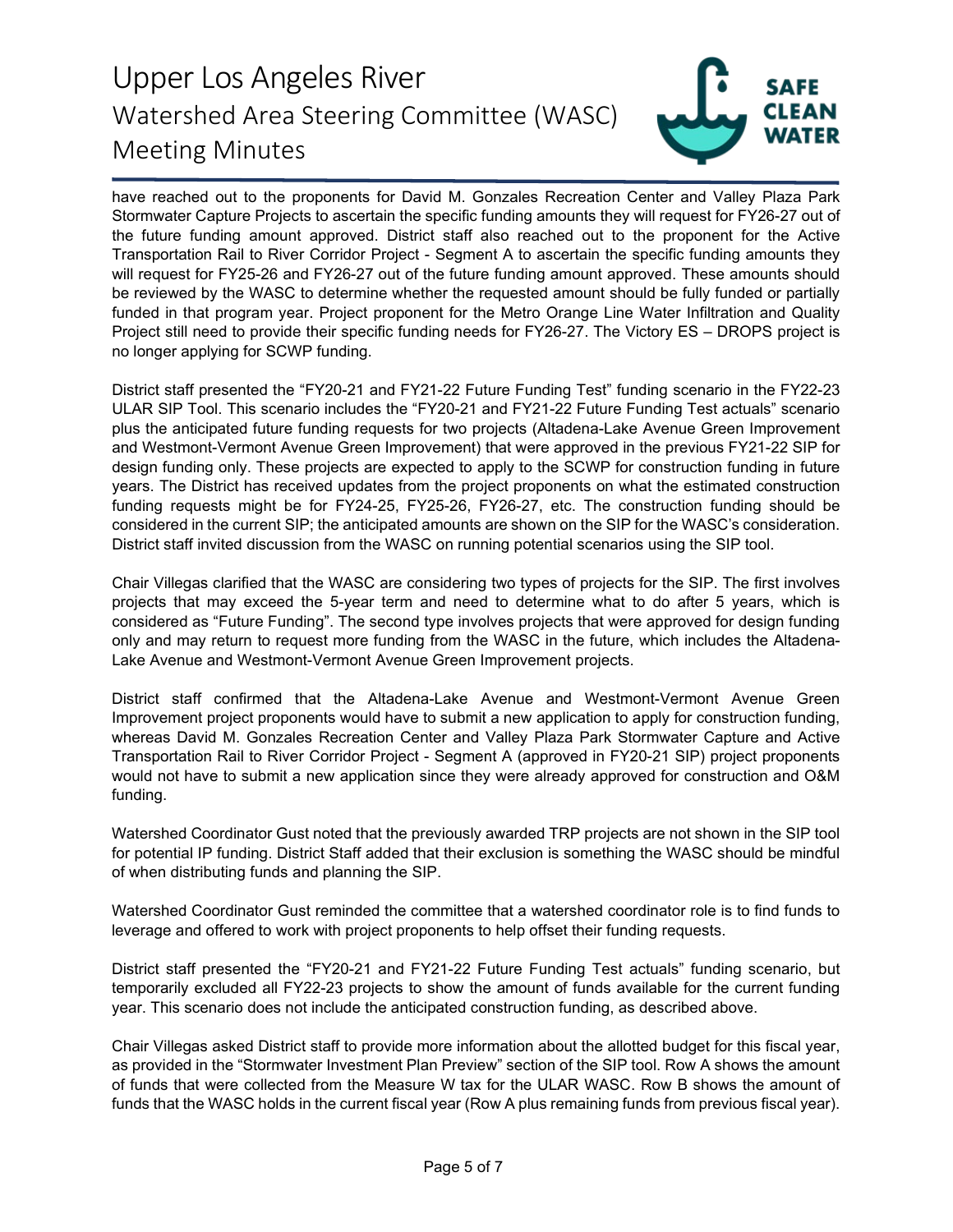

Row C is dynamic and shows the amount of funds that would be allocated for the projects included in the current SIP scenario. The sub-row under Row C shows the sum of the amount of funds that were allocated for the current fiscal year by the previous SIP's Row C. Row D shows the remaining funds available to fund projects submitted for the current fiscal year (Row B minus Row C and minus sub-row under Row C). Row E is dynamic and shows the total percent of funds that the WASC is allocating per fiscal year for projects that have been approved in the previous SIPs and the projects that the WASC will decide to include in the current SIP.

Chair Villegas observed that with no FY22-23 projects funded for the current year, 87% of the ULAR WASC budget for the FY22-23 (Row E, Column FY22-23) has been allocated already.

Member Alfredo Magallanes asked to run a scenario that only includes the LA River Green Infrastructure project. The total percent allocated for FY22-23 resulted in 91% (Row E, Column FY22-23).

District staff noted that the percent allocated for other WASCs are all different and depends on the WASC. Most WASCs have many projects and do not have enough budget to fund all projects. In the first program year, WASCs were encouraged to limit their total percent allocations to 80%, but that recommendation is no longer made by the District.

Chair Villegas noted that due to the high percentage of funds already allocated, the WASC may need to consider asking project proponents to delay their projects.

Member Lombos asked to run a scenario that includes the smaller proposed projects: La Crescenta Green Improvement, Winery Canyon Channel and Descanso Gardens Stormwater Capture and Reuse, and Jackson Elementary School Campus Greening and Stormwater Quality Improvement projects. The total percent allocated for FY22-23 changed to 95%.

Chair Villegas asked to run a scenario that includes the LA River Green Infrastructure, Jackson Elementary School Campus Greening and Stormwater Quality Improvement, and Whitsett Fields Park North Stormwater Capture projects. The total percent allocated for FY22-23 resulted in 94%.

Member DeChellis asked to run a scenario that includes the top projects in the preliminary rankings provided by the WASC. The top three Infrastructure Program (IP) projects were included (Whitsett Fields Park North Stormwater Capture, Echo Park Lake Rehabilitation Operation and Maintenance, and Jackson Elementary School Campus Greening and Stormwater Quality Improvement projects). The two Technical Resource Program (TRP) projects were included (Camino Verde Pocket Park Regional Stormwater Capture Demonstration Project and San Fernando Calles Verdes). The top three Scientific Studies (SS) were included (Additional Funding Request to Support the LRS Adaptation Addressing the LA River Bacteria TMDL for the ULAR Watershed Management Group, Maximizing Impact of Minimum Control Measures, and Community Garden Stormwater Capture Investigation). The total percent allocated for FY22-23 resulted in 94%. The scenario was saved into the SIP tool as "Top3 IP, 3 SS, 2 TRP".

The committee expressed concern regarding committing so much of the future years' funding, since it would mean less funding would be available for upcoming project applications. They need to consider the funding allocations of future funding years as well as the current funding year.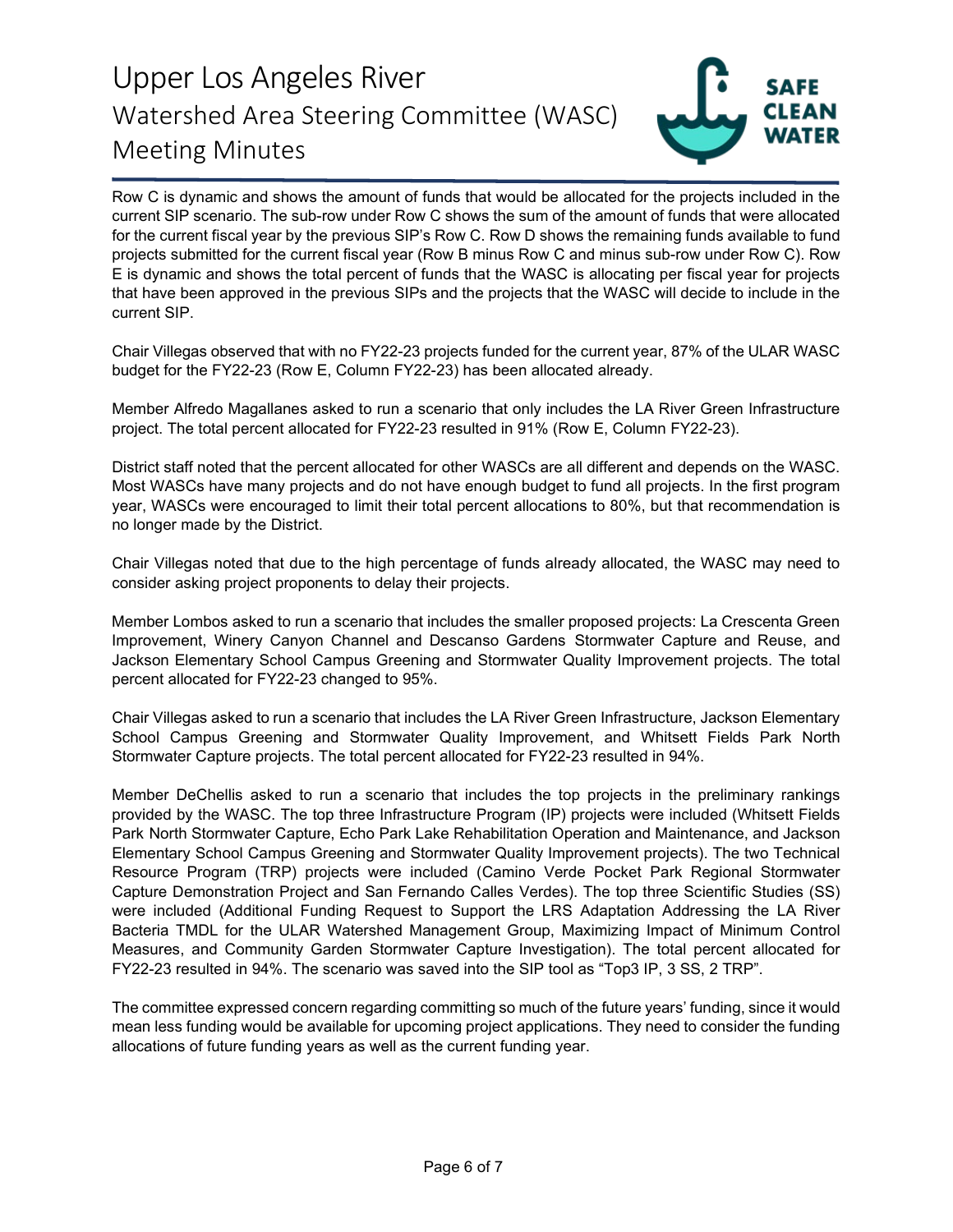

## **8. Public Comment Period (continued)**

There were no public comments.

#### **9. Voting Items**

#### **a) Reselect the current ULAR Watershed Coordinators for the next term**

This agenda item was moved up in the meeting to occur prior to Agenda Item 7.b.

#### **10. Items for Next Agenda**

The next meeting will take place on Wednesday, April 6, 2022, from 2:00pm – 4:00pm. See the SCWP website for meeting details. Topics will include:

- a) Upper Los Angeles River Project Prioritization and Selection Discussion for populating the Fiscal Year 2022-23 Stormwater Investment Plan (if needed)
- b) Approve the final Fiscal Year 2022-23 Stormwater Investment Plan funding recommendations for the ULAR Watershed Area and approve submission to the Regional Oversight Committee for review

Chair Villegas asked the District if the WASC should hold a second meeting in March. District staff noted that the SIP should be voted on by May. District staff suggested that the WASC consider holding a second meeting this month or extend the April meeting to three hours. Chair Villegas said the next meeting will be in April.

#### **11. Adjournment**

Chair Villegas thanked WASC members and the public for their attendance and participation and adjourned the meeting.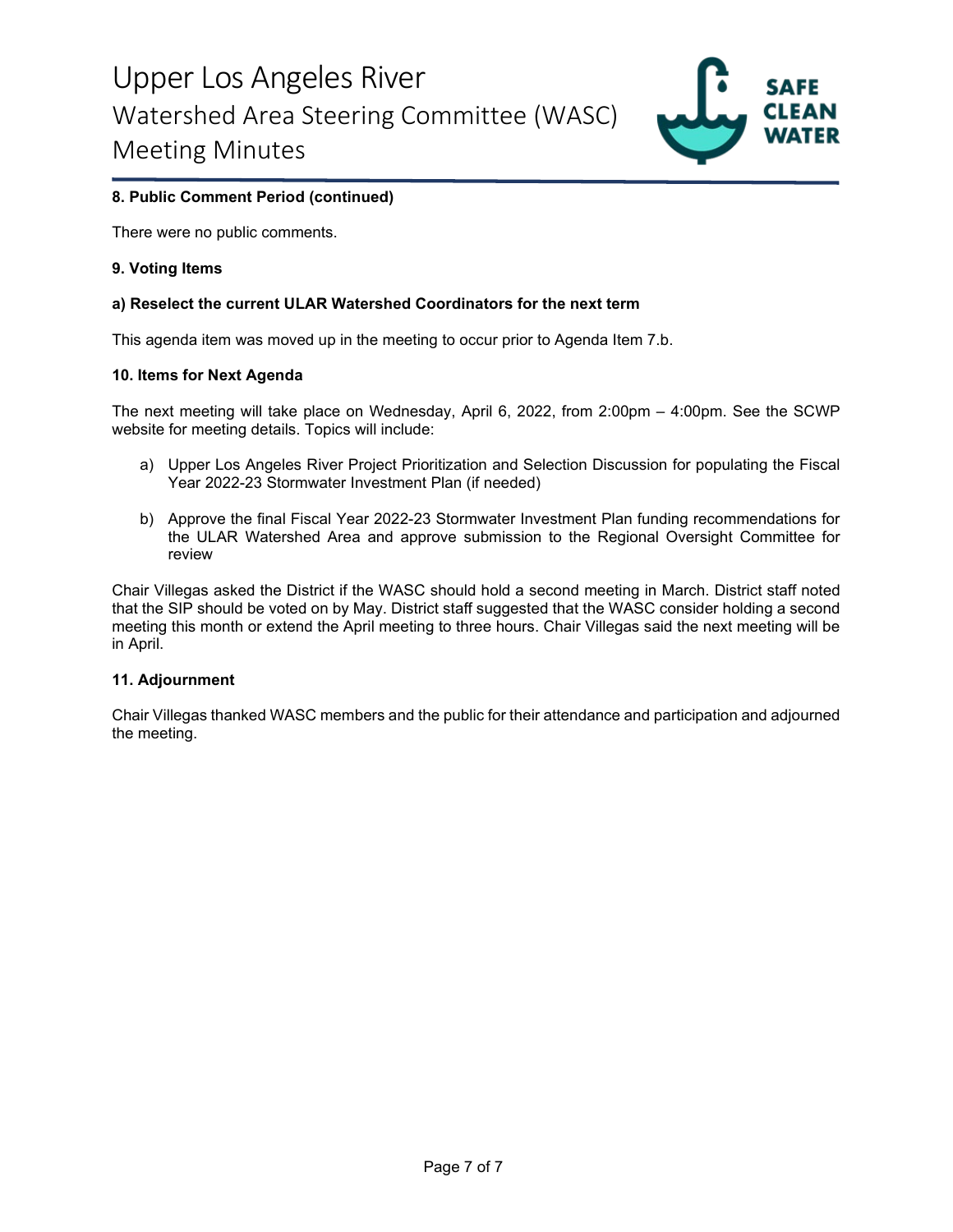| Upper Los Angeles River - March 2, 2022 |                                   |                          |                           |                      |                     |                                            |                                                                                                                         |  |  |
|-----------------------------------------|-----------------------------------|--------------------------|---------------------------|----------------------|---------------------|--------------------------------------------|-------------------------------------------------------------------------------------------------------------------------|--|--|
|                                         |                                   | <b>Quorum Present</b>    |                           |                      | <b>Voting Items</b> |                                            |                                                                                                                         |  |  |
| <b>Member Type</b>                      | Position                          | <b>Member</b>            | Voting/<br>Present?       | Alternate            | Voting/<br>Present? | Approve 2-2-2022<br><b>Meeting Minutes</b> | <b>Reselect ULAR Watershed</b><br>Coordinators for next term (EOS-<br>Adi L., CWH-Clarasophia G., and<br>CWH-Carlos M.) |  |  |
| Agency                                  | <b>FCD</b>                        | Genevieve Osmena         | $\boldsymbol{\mathsf{x}}$ | Ramy Gindi           |                     | Y                                          |                                                                                                                         |  |  |
| Agency                                  | <b>Water Agency</b>               | Delon Kwan               |                           | Art Castro           | $\boldsymbol{x}$    | $\mathsf{Y}$                               | $\mathbf{v}$                                                                                                            |  |  |
| Agency                                  | Groundwater / Water Agency 2      | Paul Liu                 |                           | John Huynh           | $\boldsymbol{x}$    | $\overline{A}$                             | Y                                                                                                                       |  |  |
| Agency                                  | <b>Sanitation</b>                 | Alfredo Magallanes       | $\boldsymbol{\mathsf{x}}$ | Michael Scaduto      |                     | $\mathsf{Y}$                               | Y                                                                                                                       |  |  |
| Agency                                  | Open Space                        | Cathie Santo Domingo     | $\mathsf{x}$              | Javier Solis         |                     |                                            | Y                                                                                                                       |  |  |
| <b>Community Stakeholder</b>            | At Large                          | Ernesto Pantoja          | $\boldsymbol{\mathsf{x}}$ | Sergio Rascon        |                     |                                            | v                                                                                                                       |  |  |
| <b>Community Stakeholder</b>            | At Large                          | Miguel Luna              |                           | Yvette Lopez-Ledesma |                     |                                            |                                                                                                                         |  |  |
| <b>Community Stakeholder</b>            | Environment                       | John Luker               |                           | Wendi Gladstone      |                     |                                            |                                                                                                                         |  |  |
| <b>Community Stakeholder</b>            | <b>Business</b>                   | <b>Max Liles</b>         | $\boldsymbol{\mathsf{x}}$ |                      |                     | $\overline{A}$                             | Y                                                                                                                       |  |  |
| <b>Community Stakeholder</b>            | EJ                                | Veronica Padilla-Campos  | $\boldsymbol{\mathsf{x}}$ | Felipe Escobar       |                     | Y                                          | Y                                                                                                                       |  |  |
| <b>Municipal Members</b>                | Glendale                          | Yazdan Emrani            | $\boldsymbol{\mathsf{x}}$ |                      |                     | Y                                          | Y                                                                                                                       |  |  |
| <b>Municipal Members</b>                | La Canada Flintridge              | <b>Patrick DeChellis</b> | $\mathsf{x}$              | Maged El-Rabaa       |                     | $\mathsf{Y}$                               | Y                                                                                                                       |  |  |
| <b>Municipal Members</b>                | Los Angeles                       | <b>Teresa Villegas</b>   | $\boldsymbol{\mathsf{x}}$ | Barbara Romero       |                     | $\mathsf{Y}$                               | Y                                                                                                                       |  |  |
| <b>Municipal Members</b>                | Los Angeles                       | Max Podemski             | $\mathsf{x}$              | Ackley Padilla       |                     |                                            | Y                                                                                                                       |  |  |
| <b>Municipal Members</b>                | Los Angeles                       | <b>Christine Peters</b>  | $\mathsf{x}$              | Rafael Prieto        |                     | Y                                          | Y                                                                                                                       |  |  |
| <b>Municipal Members</b>                | Los Angeles County                | <b>Mark Lombos</b>       | $\mathsf{x}$              | <b>TJ Moon</b>       |                     | Y                                          | Y                                                                                                                       |  |  |
| <b>Municipal Members</b>                | Pasadena                          | Kris Markarian           | $\pmb{\times}$            | <b>Brent Maue</b>    |                     | Y                                          |                                                                                                                         |  |  |
| <b>Watershed Coordinator</b>            |                                   |                          |                           |                      |                     |                                            |                                                                                                                         |  |  |
| <b>Non-Voting Member</b>                | Environmental Outreach Strategies | Adi Liberman             | $\boldsymbol{\mathsf{x}}$ |                      |                     |                                            |                                                                                                                         |  |  |
| <b>Watershed Coordinator</b>            |                                   |                          |                           |                      |                     |                                            |                                                                                                                         |  |  |
| <b>Non-Voting Member</b>                | Council for Watershed Health      | Clarasophia Gust         | $\boldsymbol{\mathsf{x}}$ |                      |                     |                                            |                                                                                                                         |  |  |
| <b>Watershed Coordinator</b>            |                                   |                          |                           |                      |                     |                                            |                                                                                                                         |  |  |
| <b>Non-Voting Member</b>                | Council for Watershed Health      | Carlos Moran             | $\boldsymbol{\mathsf{x}}$ |                      |                     |                                            |                                                                                                                         |  |  |
| <b>Total Non-Vacant Seats</b>           |                                   | 17                       |                           |                      | Yes (Y)             | 10 <sup>°</sup>                            | 14                                                                                                                      |  |  |
| <b>Total Voting Members Present</b>     |                                   | 15 <sub>15</sub>         |                           |                      | No(N)               | $\overline{0}$                             | $\overline{0}$                                                                                                          |  |  |
| Agency                                  |                                   | 5 <sup>5</sup>           |                           |                      | Abstain (A)         | $\overline{2}$                             | $\overline{0}$                                                                                                          |  |  |
| <b>Community Stakeholder</b>            |                                   | $\overline{3}$           |                           |                      | Total               | 12 <sup>°</sup>                            | 14                                                                                                                      |  |  |
| <b>Municipal Members</b>                |                                   | $\overline{7}$           |                           |                      |                     | Approved                                   | Approved                                                                                                                |  |  |